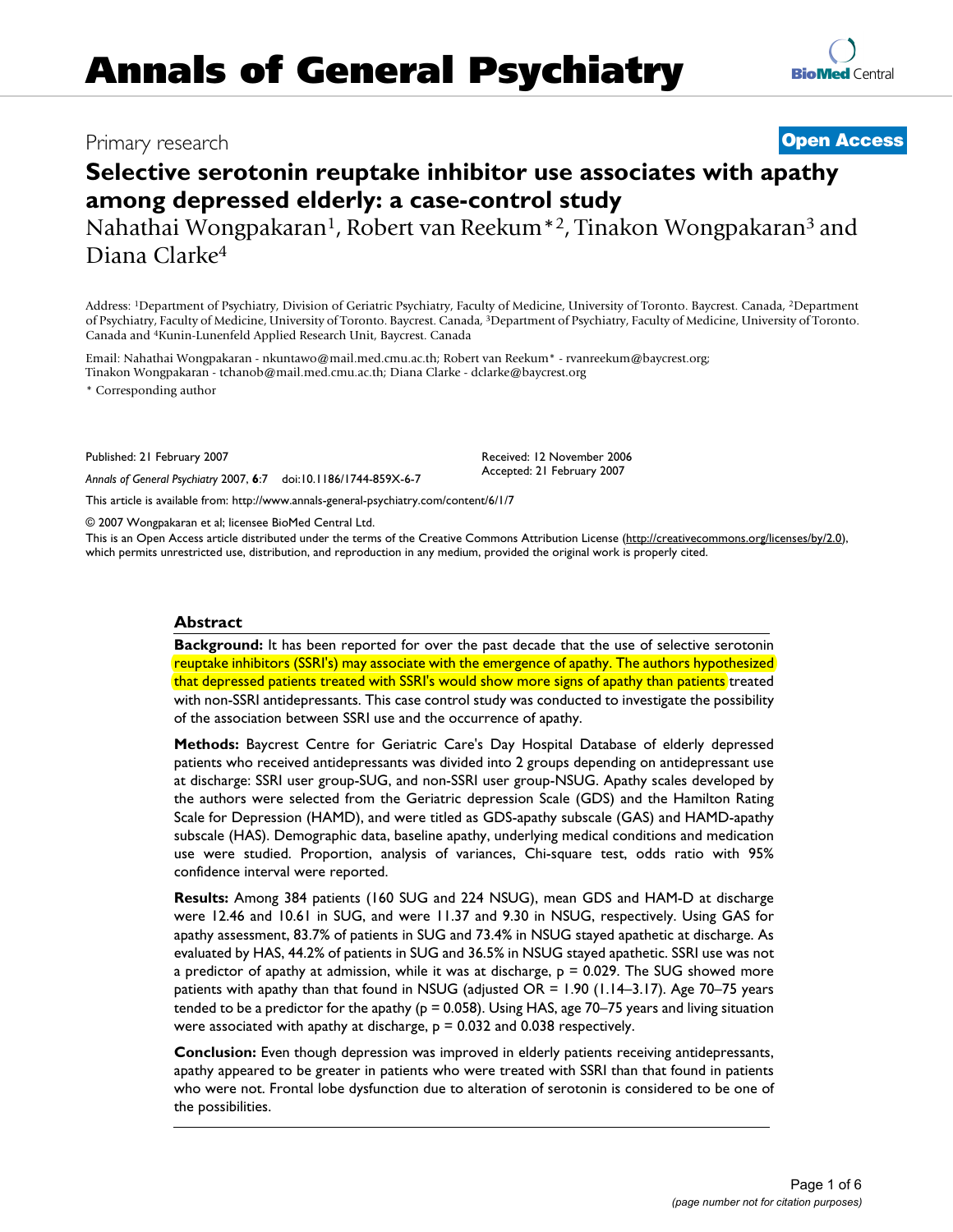# **Background**

Apathy is a common behavioral syndrome characterized as a decrease in (or lack of) interest, motivation, or initiation of action [1,2]. Apathy can be found among patients with depression, psychosis, dementia, traumatic brain injuries, etc [1]. The syndrome is associated with poor functioning, poor illness outcome, and a negative impact on caregivers. Although apathy and depression are related, the two syndromes are distinct from each other [1,3,4].

Selective serotonin reuptake inhibitors (SSRI's) are widely used in treating depressive and anxiety disorders in elderly persons. Over the past decade, four case reports revealed 12 cases, receiving various SSRI's, who developed apathy, amotivation or a frontal lobe syndrome [5-8]. However, all of these cases were adults or adolescents.

Frontal-subcortical dysfunction is proposed as a cause of apathy and depression [1,2,9]. In frontal areas, there is a counterbalance between serotonergic and adrenergic function. Two randomized controlled trials, comparing SSRI's and selective noradrenaline reuptake inhibitor (NARI) in depression, reported that serotonergic manipulation shows less improvement in motivation, at the group level of analysis, than do noradrenergic agents, even though depressive symptoms are improved [10,11].

The effect of SSRI's exposure on the risk for apathy has not been well studied. We conducted a case control study to evaluate the risk of apathy among elderly depressed dayhospitalized patients treated with, or without, SSRI's. The study utilized an existing database, which has recorded clinical data, at admission and discharge, from patients treated in the Day Hospital for Depression at Baycrest.

The authors hypothesized that depressed patients treated with SSRI's would show more signs of the apathy syndrome at discharge from the Day Hospital, than patients treated with non-SSRI antidepressants. Therefore, the purpose of this study was to investigate the possible association between SSRI use and the apathy syndrome in an elderly depressed group treated in day hospital setting.

# **Methods**

Information related to all depressed elderly given an antidepressant in the Day Hospital from April 1986 to January 2005 was identified in the database. Apathetic and nonapathetic groups were defined on the basis of data recorded at discharge from day hospital (see below). The authors also divided the patients into 2 groups depending on information regarding antidepressant used at discharge: 1) SSRI's user group (SUG) and 2) Non-SSRI's user group (NSUG).

Data from first admission generally included demographic and clinical characteristics of the study sample, and data related to potential confounding variables. Scales representing apathy were extracted from the primary scales used for assessing the patients at admission (to control for baseline apathy) and were compared between both groups at discharge. These scales utilized items from the Geriatric Depression Scale (GDS) [12] and the 21-item Hamilton Rating Scale for Depression (HAMD-21) [13]. Items selected (see below) were chosen by consensus of the principal investigator and two local experts on the Apathy Syndrome (Drs. Tiffany Chow and Robert van Reekum).

# *Study population*

Study population included individuals aged 55 and older who had been diagnosed as depressed and who received any type of antidepressant while in the Day Hospital. Patients who did not receive pharmacological therapy were excluded from the study. In order to avoid potential biases, in the case of multiple admissions, only the data from the first admission was used.

# *Scales for apathy*

Scales for directly assessing apathy were not included in the database. Thus, the investigators retrieved some associated items from the GDS and the HAMD-21 for apathy evaluation.

From the GDS, the following items were used: item 2 (Have you dropped many of your activities and interests?), item 12 (Do you prefer to stay at home, rather than going out and doing new things?), and item 20 (Is it hard for you to get started on new projects?). The extracted scale from the GDS was titled the GDS-apathy subscale (GAS); scores range from 0 to 3. A score of '0' represented 'non-apathy', and scores from 1–3 were grouped as 'apathy' in this study.

From HAMD-21, item 7 was retrieved. The question is about 'Work and activities'; score of  $0 = No$  difficulty;  $1 =$ Incapacity, fatique or weakness related to activites, work or hobbies; 2 = Loss of interest in activites, hobbies or work-reported by patient or listlessness, indecision and vacillation (has to push self);  $3 =$  Decrease in actual time spent in activities or decrease in productivity; 4 = Patient engages in no activity or fails to perform unassisted). The item was titled HAMD-apathy subscale (HAS); scores range from 0–4. Scores of 0–1 on this item were defined as 'non-apathy' per se, and scores from 2–4 were grouped as 'apathy'.

# *Potential confounders*

Age, gender, baseline apathy (per the scale developed by the authors), primary language used, living situation,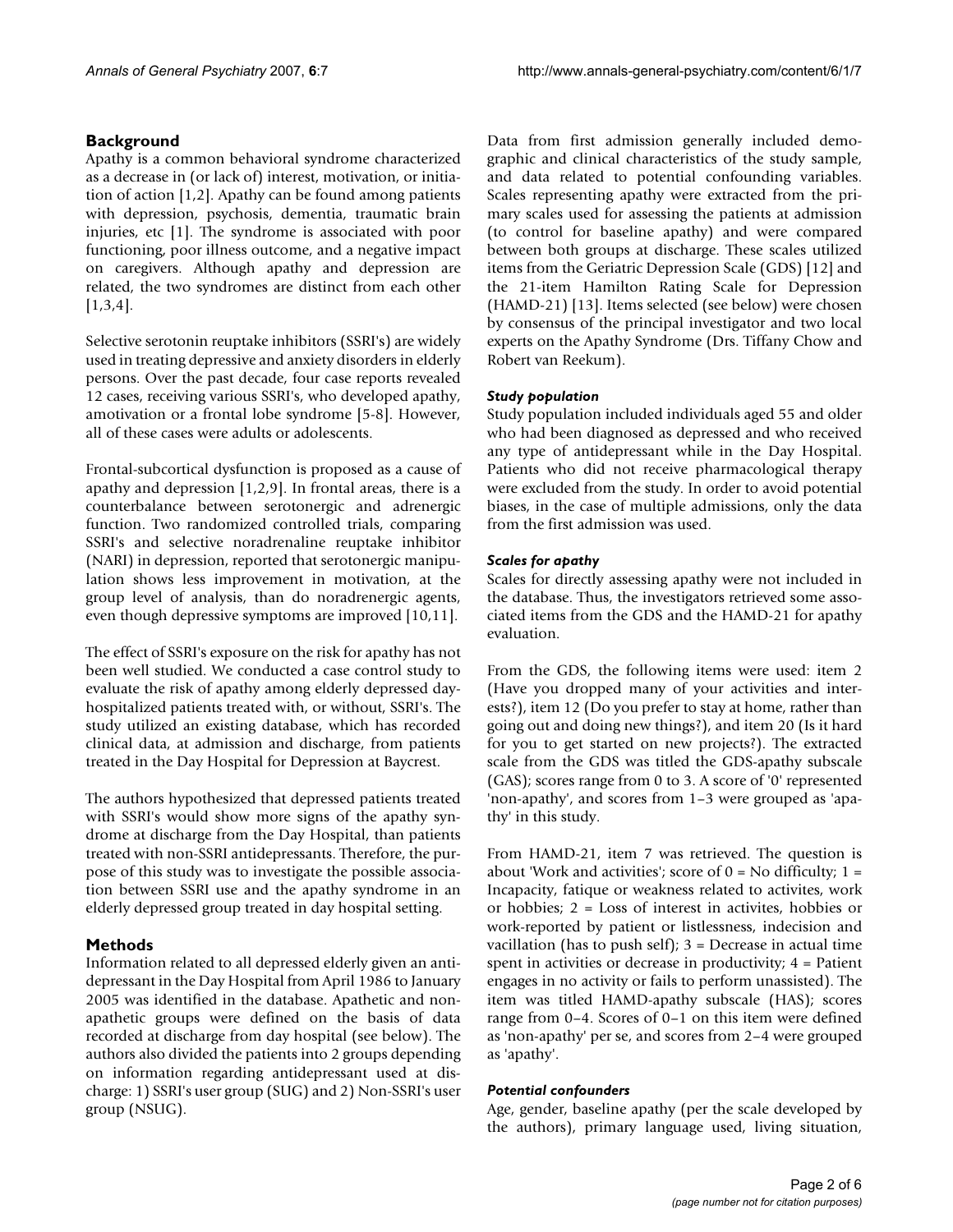underlying medical conditions, smoking, and marijuana (or other substance use) might all be possible confounding factors [2,14]. Not only antidepressants are used amongst patients in Day Hospital, but also other medications. Thus, information on the use of other drugs that might induce apathy through their pharmacological action was also studied. These drugs might include sedative-hypnotic drugs, sedating drugs, anticholinergic drugs, antiepileptic drugs, antipsychotic drugs, etc.

For all medication use, only the name of the medication was recorded in the database. Data regarding dosage, date started and discontinued, etc was not available.

Underlying or co-morbid medical conditions which might be confounders include: 1) diseases of the central nervous system such as Alzheimer's disease, cerebrovascular diseases, Parkinson's disease, etc., 2) endocrine disorders such as hyperthyroidism, hypothyroidism, panhypopituitarism, and 3) nutritional diseases such as vitamin deficiency.

# *Statistical analysis*

Demographic data (such as gender, marital status, living situation, etc.) and diagnoses were reported by proportion. Age and duration of stay were calculated by mean. In order to compare means of age, gender, length of stay, education, marital status, living status, primary language used, total GDS, total HAMD-21, GAS and HAS at both admission and discharge in SUG and NSUG, an analysis of variance (ANOVA) was applied. A Chi square test was calculated for analyzing the differences among comorbid diseases and medication use between the two groups. Multivariate logistic regression analyses were conducted for analyzing the apathy risk, and for assessing the predictive variables. Odds ratio (OR) with 95% confidence interval was calculated for the apathy syndrome between SUG and NSUG.

# **Results**

The first admission data from 824 elderly depressed patients were received from the database. Six hundred (600) cases received antidepressants. Three hundred and eighty four cases had complete GDS for both admission and discharge and were included in this study.

With respect to Axis I diagnosis, 249 patients (64.8%) had been diagnosed with major depressive disorder, 18.2% had major depressive disorder and dysthymia (or 'double depression'), 5.7% had dysthymia, 5.2% were patients with depressive disorder due to a general medical condition, 4.7% were bipolar depressed patients, and 1.3% had adjustment disorder with depressed mood.

Some patients had comorbid psychiatric disorders; 63 cases had anxiety disorders or other neuroses, 29 patients suffered from substance related disorders, and 12 cases had psychotic disorders.

The demographic data, scores for depression, selected apathy scores, co-morbid or underlying axis III diseases and other medication use during the stay are indicated in Table 1. Due to missing HAMD, the data related to the scale were available in 290 patients.

The number of patients on SSRI's was 160, and 224 received non-SSRI antidepressants, i.e. heterocyclic antidepressants (HCAs), mono-amine oxidase inhibitors (MAOIs), serotonin and noradrenaline reuptake inhibitor (SNRI), noradrenergic and specific serotonergic antidepressant (NaSSA), serotonin reuptake and 5HTs inhibitor, and atypical noradrenaline and dopamine reuptake inhibitor. The SSRI's including in descending order of frequency of use: sertraline, paroxetine, fluoxetine, citalopram, and fluvoxamine.

ANOVAs revealed no significant differences between SUG and NSUG with respect to age, gender, length of stay, level of education, marital status, living status, primary language used, mean HAMD-21 at admission, or mean GAS, GDS, HAS at both admission and discharge ( $p > 0.05$ ). Mean HAMD-21 at discharge in SUG was significantly greater than that in NSUG ( $p = 0.046$ ).

In SUG, 153 patients were apathetic (by GAS) at admission, and 128 patients remained apathetic at discharge. Two hundred and fourteen patients in NSUG were apathetic at admission, and 157 patients remained apathetic at discharge. From this data, prevalence of apathy at admission using GAS was 95.6%, while at discharge, it was 74.2%. As presented in Table 2, only 290 patients had completed HAS. In terms of apathy at discharge, as assessed by the HAS, 34 patients (out of 108) in SUG, and 50 patients (out of 182) in NSUG, remained apathetic.

With regard to the evaluation of the association between apathy using GAS at admission and all possible variables, the authors found that demographic data, co-morbid Axis III diseases and medication used, including SSRI's  $(p =$ 0.961), were not predictive factors for apathy at admission (all  $p > 0.05$ ). The crude OR was 1.02 (0.38–2.74).

Regarding apathy at discharge using GAS, the length of stay ( $p = 0.011$ ) was one of the predictor variables for apathy. The number of people with apathy who were admitted for between 3 and 6 months was less than that in the groups with shorter or longer stay (p at 3, 4, 5 and 6 months were 0.015, 0.002, 0.008 and 0.045 respectively). Moreover, age group of 70–75 years tended to be a predic-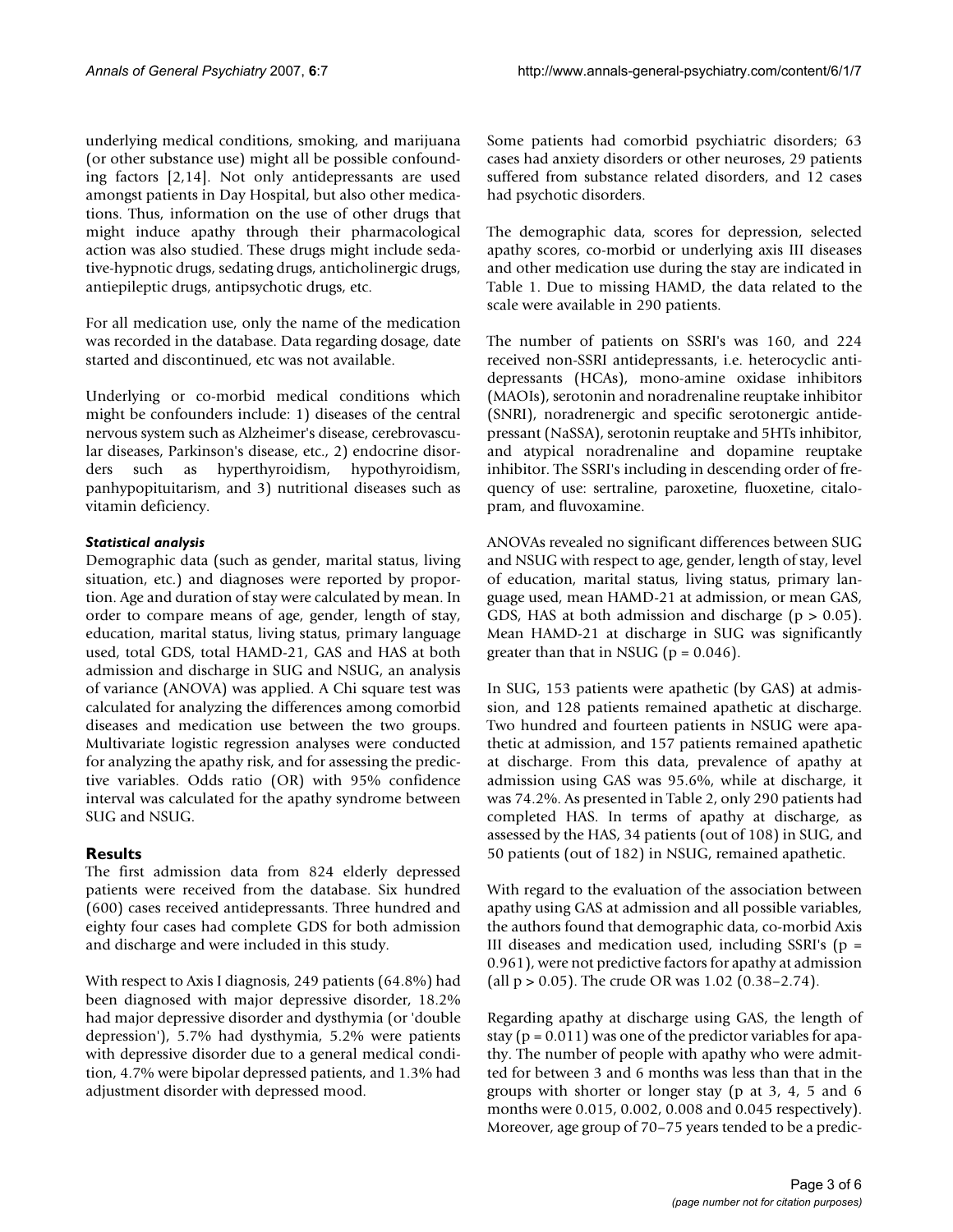| <b>Variables</b>                  | $SUG (n = 160)$  | NSUG $(n = 224)$ | <b>Remarks</b> |
|-----------------------------------|------------------|------------------|----------------|
| Demographic data                  |                  |                  |                |
| Mean age (years)                  | $74.6 \pm 6.9$   | $75.7 \pm 6.9$   |                |
| %Female                           | 72.5             | 72.3             |                |
| %Marital status (non-married)     | 64.4             | 57.1             |                |
| %Primary language use (non-       | 56.3             | 44.2             |                |
| English)                          |                  |                  |                |
| %Living status (alone)            | 45.6             | 48.2             |                |
| %Education (< high school)        | 51.9             | 49.1             |                |
| Average length of stay (days)     | $136.7 \pm 36.0$ | $137.3 \pm 38.1$ |                |
| <b>Scales</b>                     |                  |                  |                |
| Mean HAS at admission             | $1.98 \pm 0.98$  | $2.08 \pm 0.98$  | a              |
| Mean HAS at discharge             | $1.13 \pm 0.89$  | $0.99 \pm 0.89$  | a              |
| Mean total HAM-D 21 at            | $18.57 \pm 6.33$ | $18.67 \pm 6.27$ | a              |
| admission                         |                  |                  |                |
| Mean total HAM-D 21 at discharge  | $10.61 \pm 6.48$ | $9.30 \pm 6.15$  | a, $p = 0.046$ |
| Mean GAS at admission             | $2.18 \pm 0.88$  | $2.13 \pm 0.83$  |                |
| Mean GAS at discharge             | $1.43 \pm 1.01$  | $1.31 \pm 1.05$  |                |
| Mean total GDS at admission       | $19.34 \pm 6.23$ | $18.75 \pm 6.11$ |                |
| Mean total GDS at discharge       | $12.46 \pm 7.45$ | $11.37 \pm 6.79$ |                |
| <b>Co-morbid axis III illness</b> |                  |                  |                |
| Dementia                          | 5                | 12               |                |
| Parkinson's disease               | 3                | 8                |                |
| Stroke                            | 21               | 29               |                |
| Head injury                       | 6                | 5                |                |
| Hypertension                      | 60               | 87               |                |
| DM.                               | 27               | 28               |                |
| Hyperthyroidism                   | $\mathbf{I}$     | 3                |                |
| Hypothyroidism                    | 26               | 29               |                |
| <b>Medication use</b>             |                  |                  |                |
| Benzodiazepines                   | 89               | 128              |                |
| Hypnotics                         | 144              | 207              |                |
| Antipsychotics                    | 18               | 26               |                |

#### **Table 1: Comparison of variables between SUG and NSUG**

a; n = 290, nSUG = 108, nNSUG = 182

tor for apathy ( $p = 0.058$ ). The number of people with apathy in this age group tended to be less than in other groups. Apathy was not related to either co-morbid axis III diseases or to non-antidepressant medication use (all p > 0.05). SSRI use was one of the predictors for apathy ( $p =$ 0.029). The SUG showed more patients with apathy than in NSUG with a crude OR of 1.71 (1.06–2.76 95% CI) and an adjusted OR of 1.90 (1.14–3.17 95% CI).

In the evaluation of apathy among the 290 patients who had complete and valid HAMD-21 data, the authors found no evidence of predictor variables for apathy at admission. The variables predicting apathy at discharge were: age group of  $70-75$  years ( $p = 0.032$ ) and living situation ( $p = 0.038$ ). SSRI use was not a predictor for apathy at discharge using the HAS ( $p = 0.045$ ) with a crude OR of  $0.82$  (0.49–1.39).

#### **Discussion**

The authors acknowledge that the study is limited by the measurement of apathy used, as it was derived from depression scales, and has not been validated (beyond content validation from local experts). The study is, of course, also limited by the data contained in the database (e.g. dose of medications not available, duration of use not available, etc). Despite these limitations, important relationships between apathy and potential contributors to apathy (e.g. SSRI use) were found.

In both SUG and NSUG, all apathy scores at discharge were less than at admission. Therefore, both SSRI's and non-SSRI's appeared to be efficacious in treating the apathy of depression. Even though there was no difference between apathy scores as measured by GAS and HAS between both groups, the difference in the number of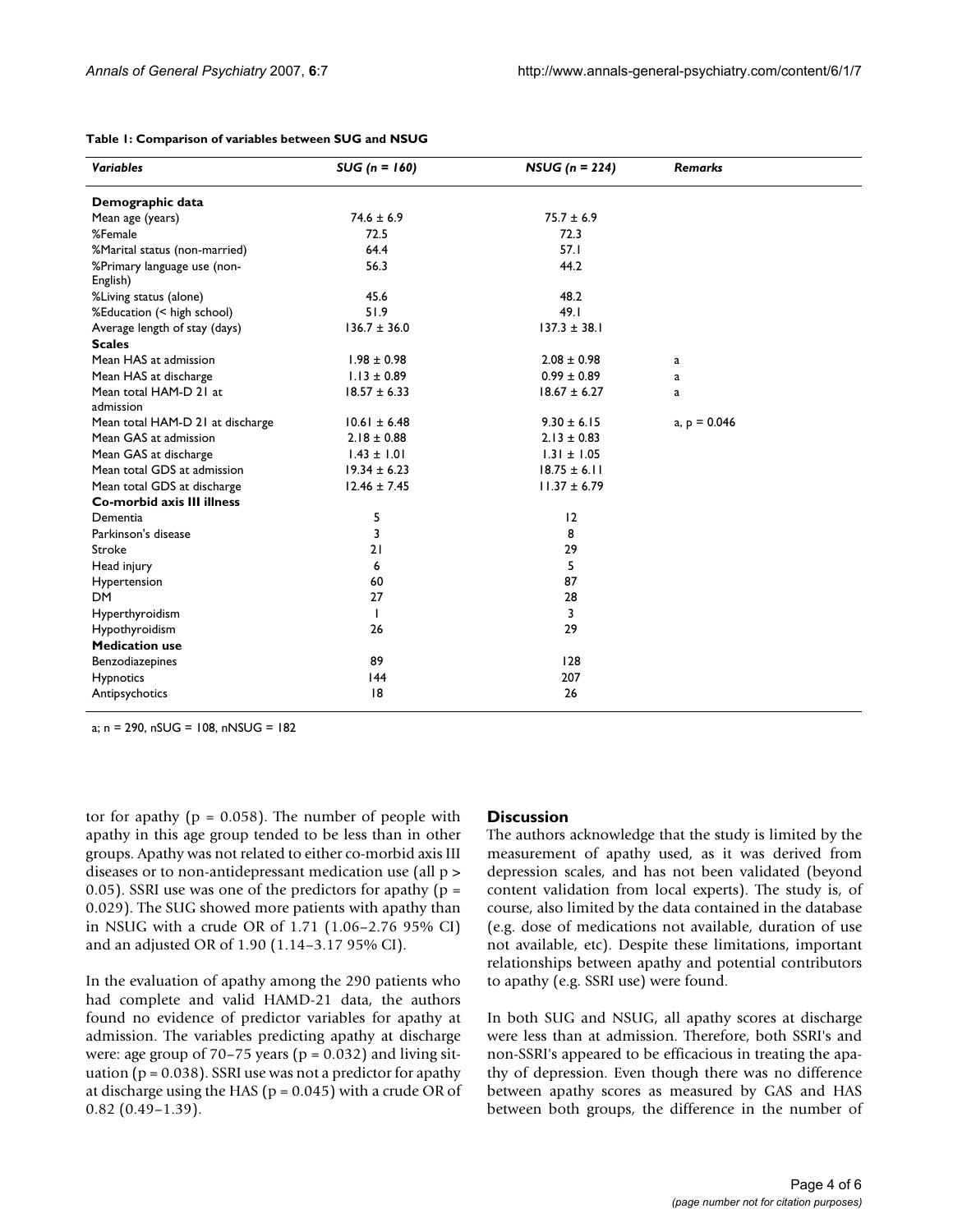| Antidepressants | Apathy using GAS ( $n = 384$ ) |                 |                                      | Apathy using HAS ( $n = 290$ ) |           |                         |
|-----------------|--------------------------------|-----------------|--------------------------------------|--------------------------------|-----------|-------------------------|
|                 | At admission                   |                 | <b>OR</b>                            | At admission                   |           | <b>OR</b>               |
|                 | Yes                            | <b>No</b>       | (95% CI)                             | <b>Yes</b>                     | No        | (95% CI)                |
| <b>SUG</b>      | 153                            | 7               | 1.02 <sub>b</sub><br>$(0.38 - 2.74)$ | 77                             | 31        | 0.82<br>$(0.48 - 1.39)$ |
| <b>NSUG</b>     | 214                            | $\overline{10}$ |                                      | 137                            | 45        |                         |
|                 | At discharge                   |                 |                                      | At discharge                   |           |                         |
|                 | Yes                            | <b>No</b>       |                                      | <b>Yes</b>                     | <b>No</b> |                         |
| <b>SUG</b>      | 128                            | 32              | $1.71$ (*)<br>$(1.06 - 2.76)$        | 34                             | 74        | 1.21<br>$(0.72 - 2.04)$ |
| <b>NSUG</b>     | 157                            | 67              |                                      | 50                             | 132       |                         |

**Table 2: Number of patients with apathy upon antidepressant use**

Odds Ratio are presented as crude ratio.

(\*) The adjusted OR =  $1.90$  (1.14–3.17)

cases who remained apathetic at discharge between groups was different.

Apathy at admission, using both selected scales, did not have strong relationships with any of the possible predictor variables.

Apathy at discharge was predicted by SSRI use, as indicated by the OR of 1.91 in the SUG (as assessed by the GAS). To discuss the hypothesis that apathy syndrome is caused by SSRI use, the criteria of Sir Bradford Hill [15] will be briefly considered. The 9 criteria are *1) the strength of the association, 2) the consistency of the association, 3) biologic plausibility, 4) the temporal relationship, 5) the biologic gradient, 6) its specificity, 7) coherence, 8) experimental evidence, and 9) analogy*. However, van Reekum et al. [16] have proposed that for assessing causation in neuropsychiatry, criteria 1 to 4 are the most relevant.

SSRI use was shown, in this study, to be associated with apathy. This is consistent with the previous reports [3,5- 8,10,11], in spite of the different settings and age group of the participants. It is biologically possible that frontal lobe dysfunction, induced by SSRI's, may be responsible for the apathy seen in the SUG in this study. There are several counterbalances of neurotransmitters in the brain. With respect to a counterbalance of serotonin and dopamine, Kapur et al. [17] proposed that prolonged and excessive serotonin in the synapse may lead to a decrease in transmission of dopamine in the frontal lobe. A decrease of dopamine is one of the potential causes of the apathy syndrome as with the apathy seen in people with Parkinsonism. Additionally, Golomb et al. [18] stated that depression is associated with both low serotonin and high acetylcholine function. High serotonin may cause a decrease in acetylcholine, and vice versa, which can cause an increase in dopamine function thereafter. The relationship between serotonin and noradrenaline is another possible mechanism [10,11]. Desensitization of postsynaptic 5-hydroxytryptamine (5-HT) receptors is a recent finding resulting in rebound symptoms in prolonged use of paroxetine [19]. At present, we do not yet have enough data to know how altering serotonergic functioning might cause apathy.

In terms of the temporal relationship between SSRI use and apathy, this study is limited, as the database lacked information on start date, and duration of the use of medication.

Length of stay seemed to have a relationship with apathy. The direction of causation is unclear; prolonged day hospital stay might have caused apathy, or, perhaps more likely, apathy caused patients, families, and the day hospital team to consider longer day hospital stays.

Further research, using prospective data (e.g. medication use), and better validated apathy scales, in large sample sizes (such as population-based or national surveys) is supported by the results of this study. The investigation of the effect on apathy of SSRI users in all age groups will also be required. Patient education, related to the potential for SSRI's to cause apathy, should be considered.

#### **Conclusion**

Apathy at discharge appeared to be greater in elderly depressed patients who were treated with SSRI's than that found in patients were not. Further studies with prospective design are required. Patients and caregivers should be informed to be more aware of this potential adverse effect when using SSRI's. Careful monitoring for apathy, and consideration of switching antidepressant class in patients presenting with apathy, should be undertaken in all patients receiving an SSRI.